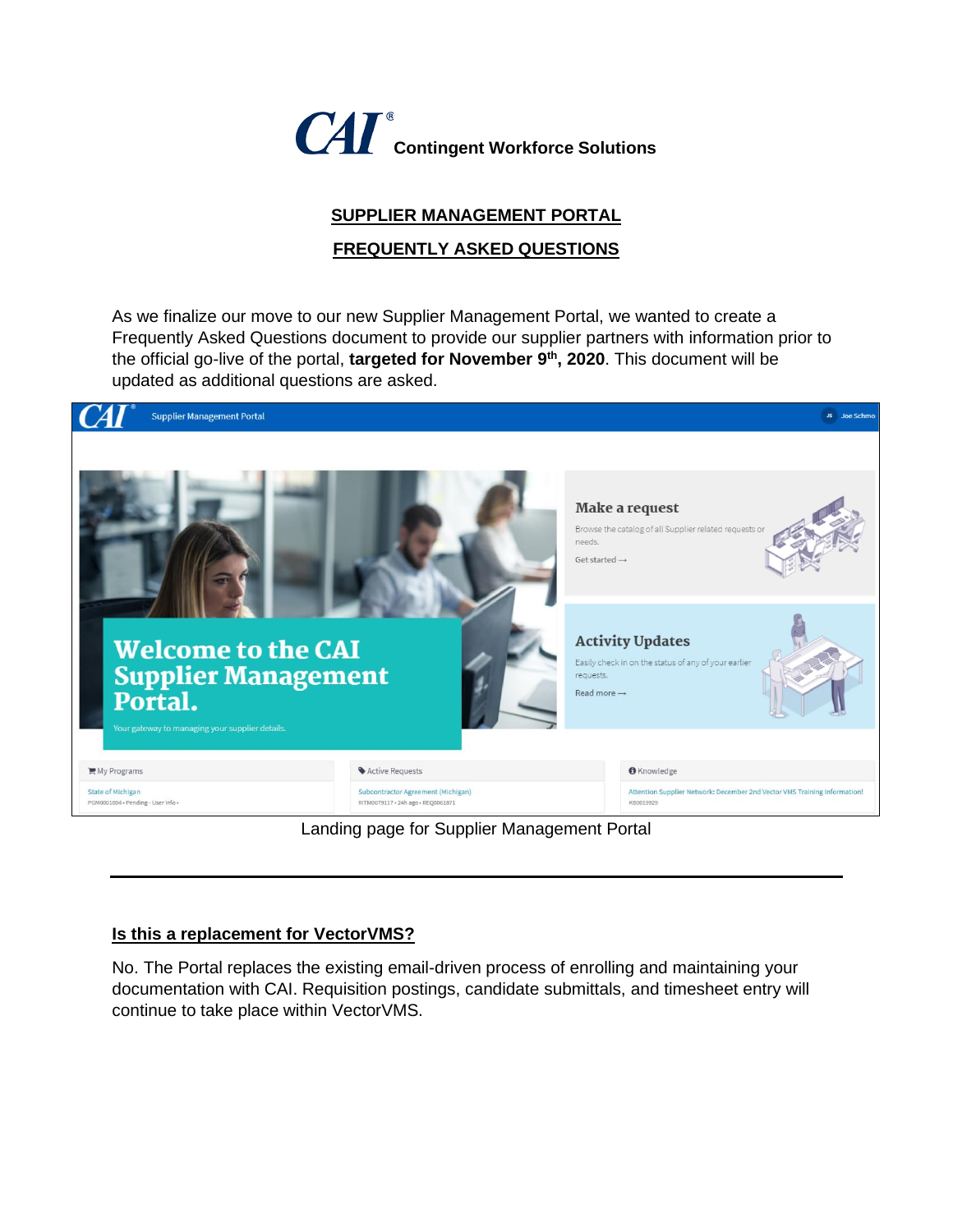### **Why is CAI moving to a new portal?**

We have long sought to streamline the enrollment and documentation management experience for both our supplier partners and our CAI team. The current process is driven via email and manual data/documentation entry by the CAI team, which can be confusing for both the CAI team and prospective suppliers as there is no easy nor efficient way to provide an overview of the status at any given time.

By moving to the new Supplier Management Portal, we are able to leverage ServiceNow's intuitive IT service management platform and provide greater insight into both supplier documentation and ongoing compliance. You will be able to view your company's enrollment status at a glance, receive automated alerts when documentation is expiring or needs updates, and retrieve any contract documentation – all without requiring the assistance of the CAI team.

### **How will I get access to the portal?**

CAI will be importing a list of our current suppliers and their information, including the "Default User" within VectorVMS shortly before the official go-live. This "Default User" will be established as an Admin user of the new portal and sent login information directly from ServiceNow, which will then be used to log into the portal and also create new accounts for other users in your company. **As a result, it is imperative that the "Default User" contact point within your company profile in VectorVMS is a valid, active email address, and that this information is reviewed for accuracy prior to our supplier import.** If this email address is not valid, your login information will not be delivered, and it will result in delays in onboarding your company to the new portal. If you require assistance with reviewing/updating your "Default User" information, please contact [MSP.VendorMgmt@cai.io](mailto:MSP.VendorMgmt@cai.io) at any time prior to go-live.

### **My company has two different VectorVMS organization IDs. How will this be handled?**

All suppliers who have multiple VectorVMS organization IDs have been contacted by the CAI team to determine how you would like to set up your company within the new portal. If you have not already done so, you must contact [MSP.VendorMgmt@cai.io](mailto:MSP.VendorMgmt@cai.io) **prior to October 30th, 2020,**  and provide guidance on how you would like your company to be imported into the portal. CAI can consolidate these organization IDs for you prior to the import.

If the organization IDs are not consolidated, your company will be imported as two separate accounts in ServiceNow, with separate login credentials and users for each.

### **Is this the same as the portal in which I review my payment statuses?**

No, this portal will initially be only for enrollments in new CAI programs, and management of documentation related to those programs. The Workday portal will continue to be the system-ofrecord for payment information.

Moving the enrollment process to a ServiceNow-based portal will allow for integrations with Workday, which are being discussed to allow for a "one stop shop" for all relevant information.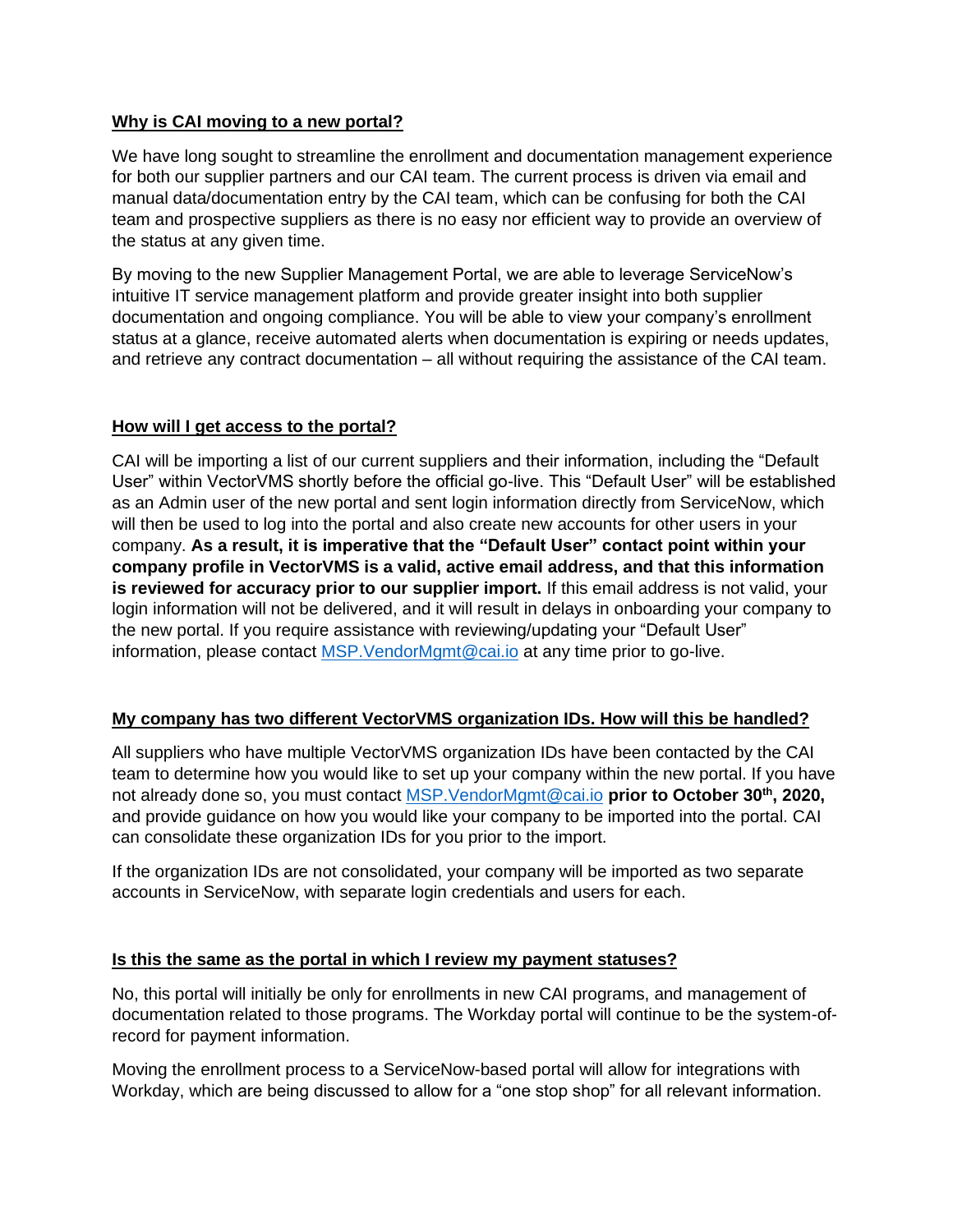### **What is needed from my company as part of the transition?**

As part of the implementation of the portal, CAI will be importing a list of our current suppliers and the programs in which they are currently enrolled, which means that you will automatically be associated with your active program(s) in the portal.

To complete the transition, **we will ask that our suppliers upload their existing enrollment documentation into the portal**, including Certificates of Insurance, a current Subcontractor Agreement, and any other relevant materials, for any program in which you are currently enrolled. This will allow us to migrate from our existing email-driven system into ServiceNow, and to take full advantage of the new portal, as quickly as possible. We will maintain the existing [MSP.VendorMgmt@cai.io](mailto:MSP.VendorMgmt@cai.io) email address for several months following go-live as a contact point to assist with providing the documentation that we have on file for your company, **however, this email address will NOT process new enrollments or respond to any non-documentationrelated requests.** We are maintaining this email address during the transition to assist in making the migration as easy as possible for our supplier partners.

## **Why do I need to re-submit the documentation to you? Shouldn't you have it on file already?**

We understand and appreciate that this will be an inconvenience and have spent a large amount of time determining the best implementation strategy for our existing suppliers.

As part of the development of the portal, we are also migrating to a new SharePoint Online database that will be used to house all contractual documentation submitted by suppliers. During our initial import, all suppliers will be created with their own unique SharePoint folder into which uploaded documents will be stored, which will then be retrievable by you from within ServiceNow. We are not able to create these folders ahead of time or seamlessly migrate all existing documentation from one database to another, and it was determined that simply resubmitting the existing documentation will be the easiest option for all parties.

It is important to note that this re-submittal will only occur once, and as soon as documentation has been uploaded to the portal, your company will be able to take full advantage of the new functionality offered through ServiceNow.

### **Will I still be able to email the CAI vendor management team to enroll in a new program, or provide new documents, following go-live of the new portal?**

No. Following go-live, all communications with CAI regarding enrollments, and the process to provide updated documentation, will be handled directly through the portal.

We recognize that this is an enormous change in process for our supplier community and are taking steps to make the transition as seamless as possible. As mentioned, we will maintain the existing [MSP.VendorMgmt@cai.io](mailto:MSP.VendorMgmt@cai.io) email address for several months to assist with providing the documentation that is currently on file for your company; however, this email address will eventually be inactivated and ServiceNow will become the point of interaction with CAI's vendor management team.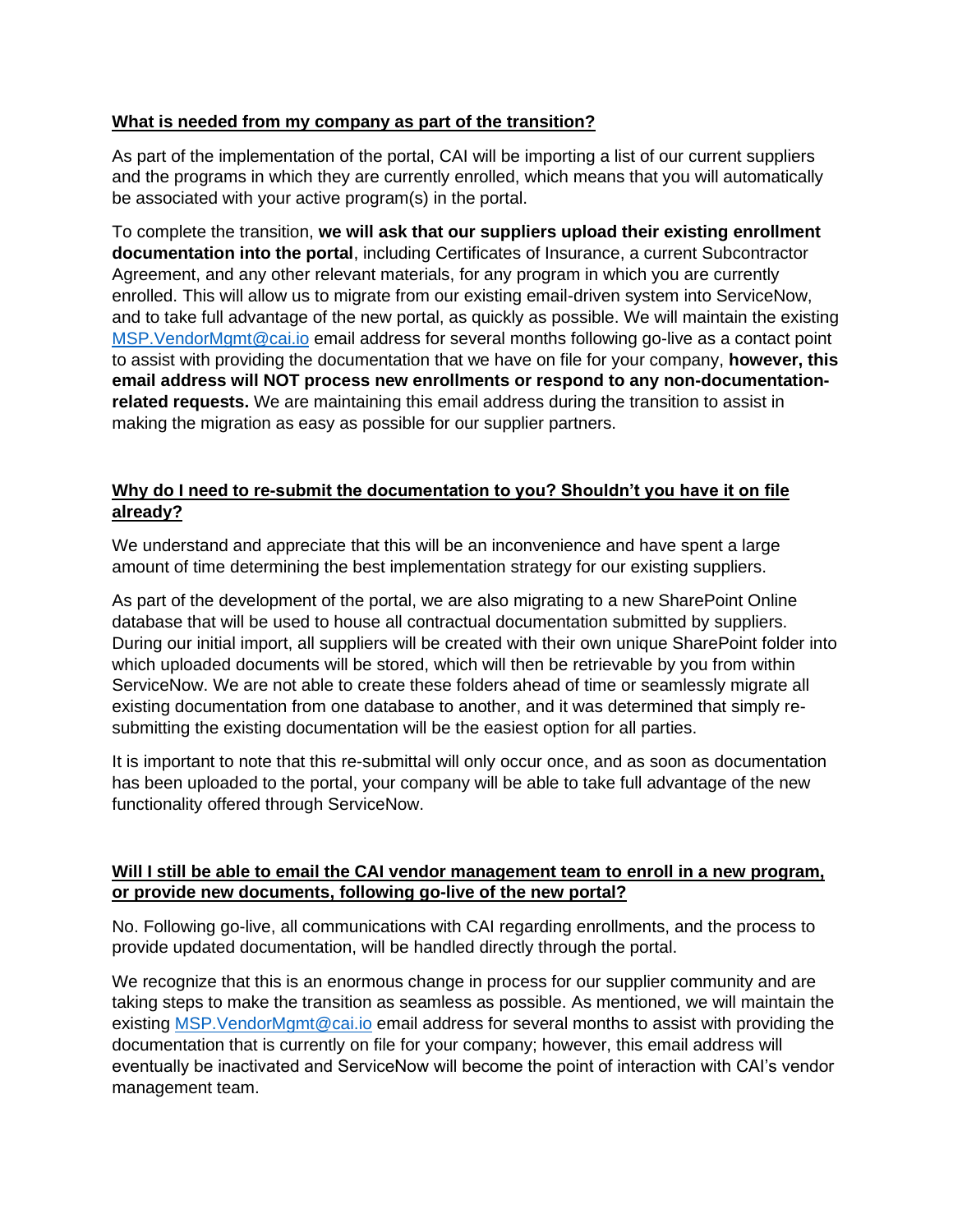### **How will I be able to ask the CAI team questions about my enrollment or documentation?**

The portal will have a "Contact Us" option embedded directly in the tool, which will put you in direct communication with the Vendor Management team. Additionally, the workflow has been designed to allow for constant communication between CAI and suppliers throughout the enrollment process.

We will maintain a Help Desk email address for the portal, but this will **only** be used for technical assistance and troubleshooting that cannot take place within the portal, and will not serve as a contact point for enrollment or questions. Requests for anything other than technical assistance with the portal will not be processed through this Help Desk.

## **CAI usually contacts us via email when our documentation is expiring or requires renewal. How will that be handled through this new portal?**

This is a key aspect of the portal that we are excited to utilize – automated messages and colorcoded warnings to alert you when a document that CAI has on file for your company is nearing expiration. The automated messages will be distributed to users associated with your company profile within ServiceNow multiple times prior to the documentation expiring and will provide information on what is nearing expiration as well as the required steps to return to compliance. Additionally, you will be able to view the expiration dates of your documentation for each program you are enrolled in directly within the system, and color-coded alert flags will be shown based upon the days remaining prior to expiration.

### **What happens if I do not update my documentation prior to expiration?**

We have developed the system to provide multiple alerts to your company prior to any documentation expiring. If documentation is allowed to expire following these multiple alerts, your company will be inactivated within any program for which documentation has expired. You will then be required to re-enroll in those programs with current, valid documentation. This is done to ensure contract and audit compliance.

### **My insurance provider currently sends renewals directly to CAI. Will this still be acceptable?**

Please work with your insurance provider ahead of the go-live date to have these renewals sent to your company, in order to allow you to upload the documentation into the portal. CAI will not have the ability to upload documentation on your company's behalf.

## **I am a SOW vendor and send my invoices to [MSP.VendorMgmt@cai.io.](mailto:MSP.VendorMgmt@cai.io) What will I do in the new process?**

You may send your invoices to [MSP.Analytics@cai.io,](mailto:MSP.Analytics@cai.io) or attach them to the service engagement within VectorVMS.